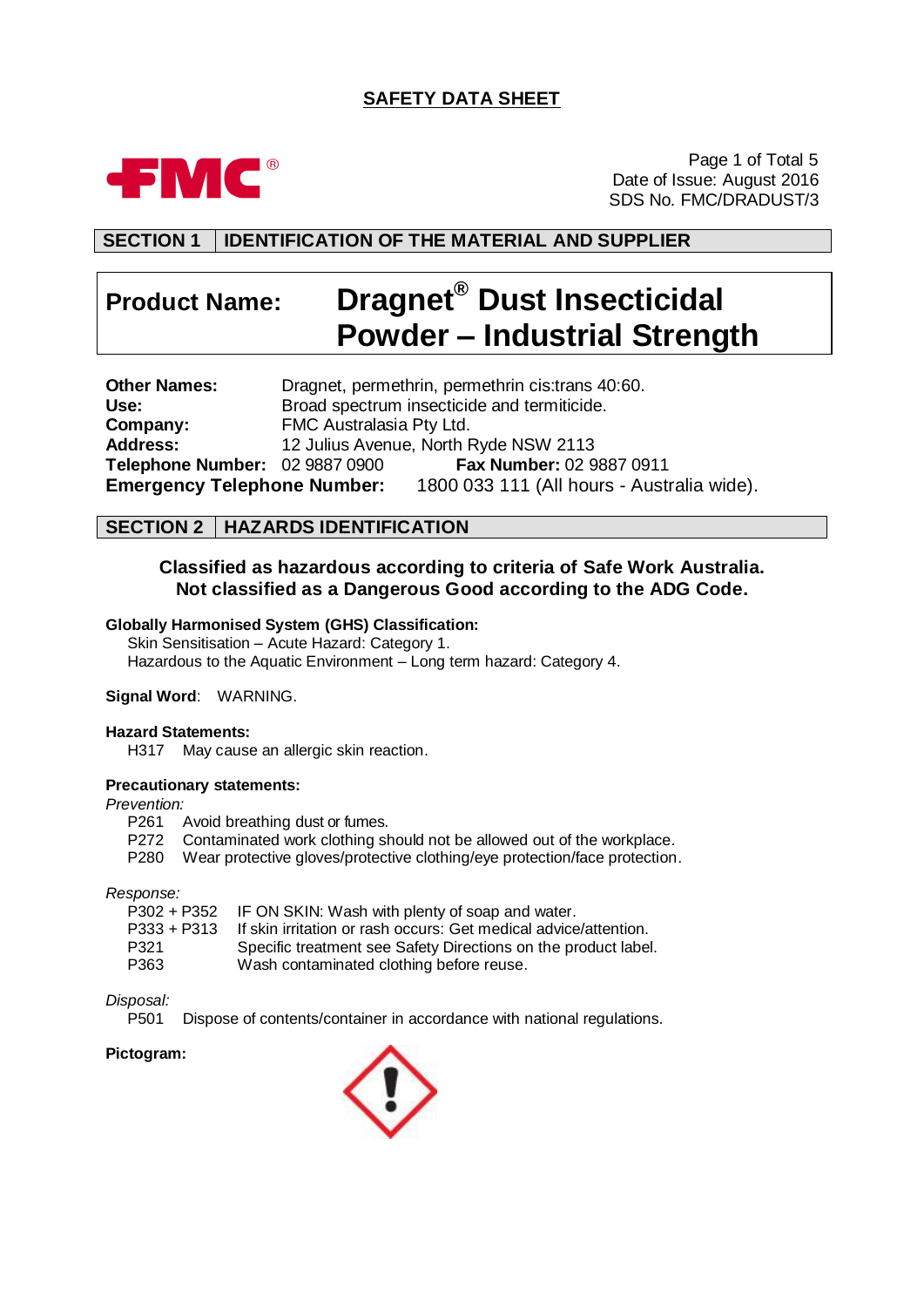# **SECTION 3 COMPOSITION/INFORMATION ON INGREDIENTS**

| Ingredients:                                     |                   |                   |
|--------------------------------------------------|-------------------|-------------------|
| <b>CHEMICAL</b>                                  | <b>CAS NUMBER</b> | <b>PROPORTION</b> |
| Permethrin 40:60                                 | 52645-53-1        | 2%                |
| Talc                                             | 14807-96-6        | $> 80\%$          |
| Quartz (Crystalline silica)                      | 14808-60-7        | $< 1\%$           |
| Other ingredients determined to be non-hazardous | ۰                 | $1 - 10\%$        |

# **SECTION 4 FIRST AID MEASURES**

#### **FIRST AID**

- **Swallowed:** If poisoning occurs, contact a doctor or Poisons Information Centre. Phone Australia 131126. Thoroughly rinse mouth with water. Dilute by giving 1 or 2 glasses of water. Seek medical advice.
- **Eye:** If in eyes, hold eyes open and flush gently with water until chemical is washed out. If irritation occurs and persists, obtain medical attention.
- **Skin:** If on skin or clothing, remove any contaminated clothing at once, and wash skin thoroughly with soap and water. See a doctor if irritation persists.
- **Inhaled:** Remove to fresh air. If breathing discomfort occurs, contact a medical doctor.

**Advice to Doctors:** The signs and symptoms of poisoning with permethrin are not very pronounced and are likely to consist of hypersensitivity type reactions. There is no specific antidote to permethrin. Symptomatic and supportive treatment is indicated.

# **SECTION 5 FIRE FIGHTING MEASURES**

**Specific Hazard:** Product is not flammable.

**Extinguishing media:** Extinguish surrounding fire using appropriate extinguishing media. Do not use water jet. If waterspray is used, contain all runoff.

**Hazards from combustion products:** When exposed to fire or extreme heat will emit toxic fumes such as carbon monoxide, carbon dioxide, hydrogen chloride, chlorine, fluorine and hydrogen fluoride etc.

**Precautions for fire-fighters and special protective equipment:** Isolate fire area. Evacuate downwind. Wear full protective clothing and self-contained breathing apparatus. Do not breathe or contact smoke, gases or vapours generated.

# **SECTION 6 ACCIDENTAL RELEASE MEASURES**

**Emergency procedures:** Isolate and post spill area. Keep out unprotected persons and animals. Wear rubber gloves and a disposable dust mask.

**Spills:** In the case of spillage, contain spilled material and avoid spreading dust. Dispose of waste according to the Australian Standard 2507 - Storage and Handling of Pesticides. Keep material out of streams and sewers. Vacuum, shovel or pump waste into an approved drum. Label for contents. Dispose of drummed wastes, including decontamination solution, in accordance with the requirements of Local or State Waste Management Authorities.

**Material and methods for containment and cleanup procedures:** To clean spill area, tools and equipment, wash with a solution of soap, water and acetic acid/vinegar. Follow this with a neutralisation step of washing the area with a bleach or caustic soda ash solution. Finally, wash with a strong soap and water solution. Absorb, as above, any excess liquid and add both solutions to the drums of waste already collected.

Do NOT allow spilled product or wash solution to enter sewers, drains, dams, creeks or any other waterways.

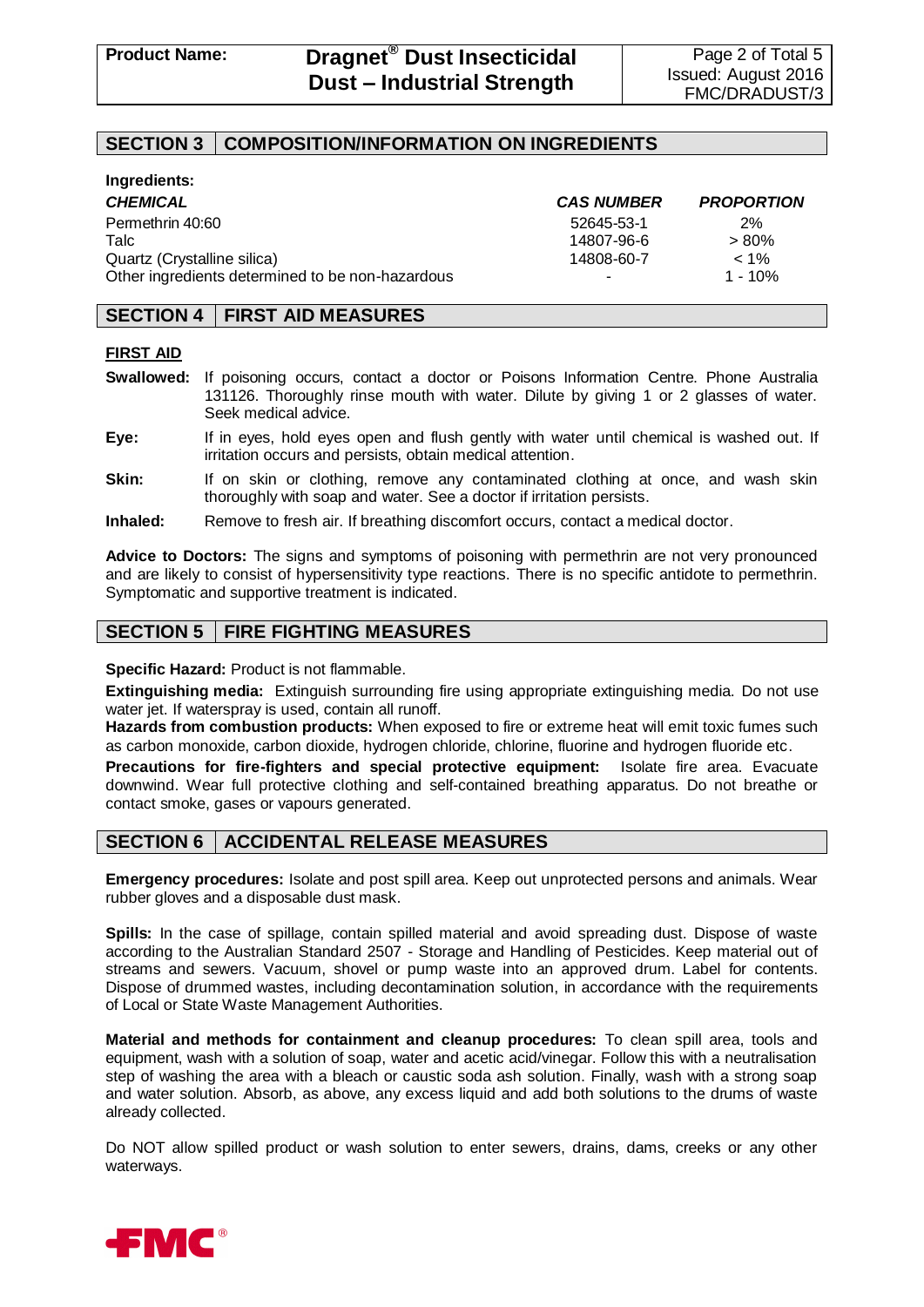# **SECTION 7 HANDLING AND STORAGE**

**Precautions for Safe Handling:** Ensure containers are kept closed until using product. Will irritate the eyes and skin. Avoid contact with eyes. Do not inhale dust. When opening the container and using the product wear rubber gloves and a disposable dust mask. After each days use wash gloves and contaminated clothing. Wash hands after use.

**Conditions for Safe Storage:** Store in closed original packaging, in a cool, well ventilated area away from children, animals, food and feedstuffs. Do not store for prolonged periods in direct sunlight. Do not use or store near heat, open flame or hot surfaces. Do NOT allow product to enter sewers, drains, creeks or any other waterways.

# **SECTION 8 EXPOSURE CONTROLS / PERSONAL PROTECTION**

#### **National Exposure Standards:**

No exposure standard for Permethrin has been established by Safe Work Australia. However, the following exposure standards have been established:

| Atmospheric Contaminant              | Exposure Standard (TWA) | <b>STEL</b> |
|--------------------------------------|-------------------------|-------------|
| Talc (containing no asbestos fibres) | $2.5 \,\mathrm{mg/m^3}$ |             |
| Quartz                               | $0.1 \,\mathrm{mq/m^3}$ |             |
| .                                    | ----                    |             |

*TWA = Time Weighted Average STEL = Short term Exposure level*

#### **Biological Limit Values:**

No biological limit allocated.

#### **Engineering controls:**

Use in well ventilated areas. Keep containers closed when not in use.

#### **Personal Protective Equipment (PPE):**

General: When opening the container and using the product wear rubber gloves and a disposable dust mask. After each days use wash gloves and contaminated clothing. Wash hands after use.

Personal Hygiene: Will irritate the eyes and skin. Avoid contact with eyes. Do not inhale dust. Clean water should be available for washing in case of eye or skin contamination. Wash skin before eating, drinking or smoking. Shower at the end of the workday.

# **SECTION 9 PHYSICAL AND CHEMICAL PROPERTIES**

| Appearance:                 | White Powder.                        |
|-----------------------------|--------------------------------------|
| Odour:                      | No detectable odour.                 |
| <b>Boiling point:</b>       | Not applicable.                      |
| <b>Freezing point:</b>      | No data.                             |
| <b>Solubility in Water:</b> | Insoluble - does not mix with water. |
| <b>Flammability:</b>        | Not flammable.                       |
| <b>Corrosive hazard:</b>    | Non corrosive.                       |
| Flashpoint (°C):            | Not applicable.                      |
| Flammability Limits (%):    | Not known.                           |
| <b>Poisons Schedule:</b>    | Not a scheduled poison.              |

# **SECTION 10 STABILITY AND REACTIVITY**

**Chemical Stability:** Product is considered stable in ambient conditions for a period of at least 2 years after manufacture.

**Conditions to avoid:** Keep away from all sources of heat. Keep out of the sun.

**Incompatible materials:** Strong oxidising agents.

**Hazardous decomposition products:** When the product is heated to high temperatures, thermal decomposition may generate toxic and noxious fumes.

**Hazardous reactions:** No particular reactions to avoid. Will not polymerise.

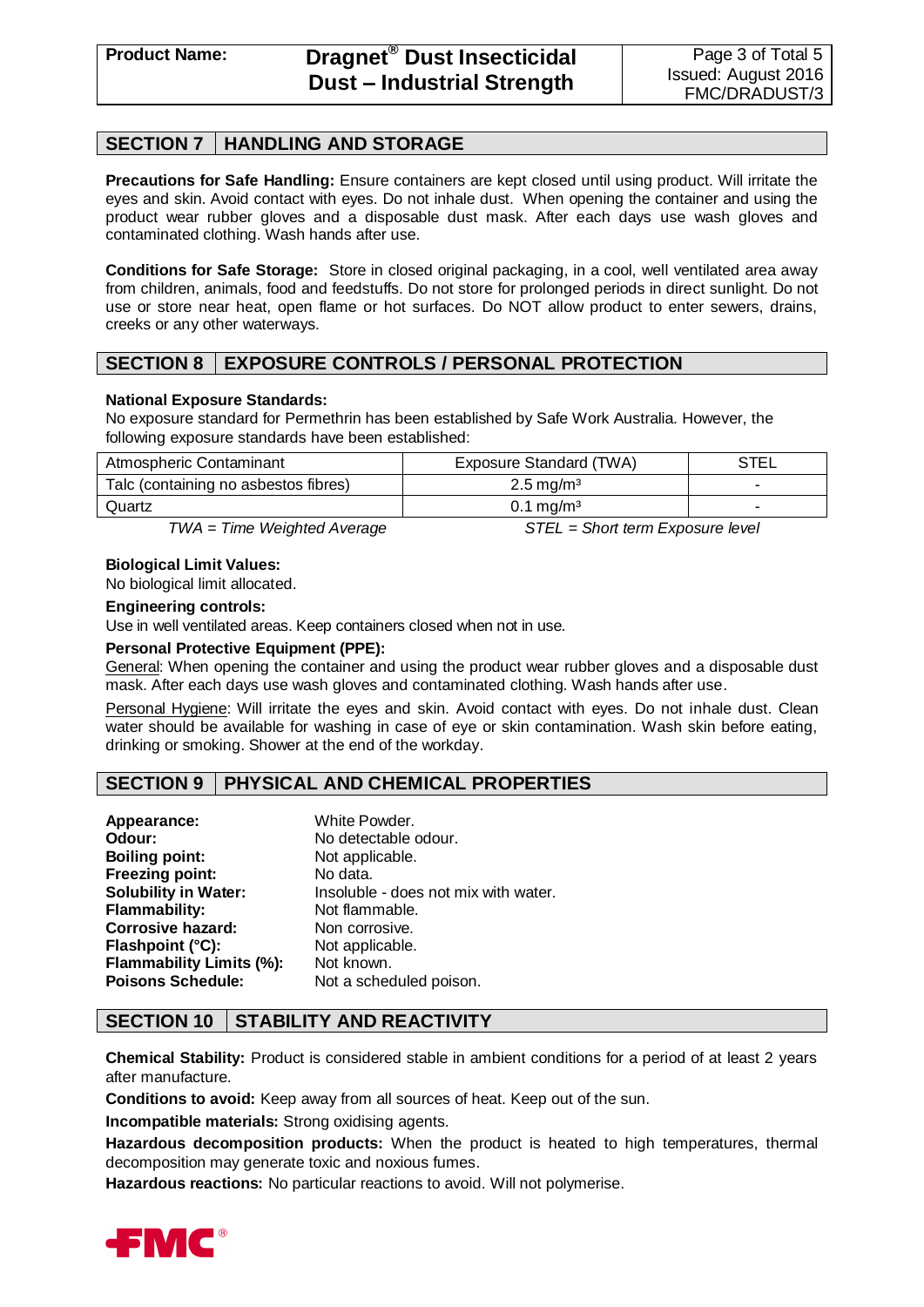# **SECTION 11 TOXICOLOGICAL INFORMATION**

#### *Potential Health Effects:*

Permethrin has low oral and inhalation toxicity. Permethrin has been reviewed in the Australian Pesticides and Veterinary Medicine Authority (APVMA) program for agricultural and veterinary chemicals and classified as an irritant when present at concentrations such as those found in this product, and may cause sensitisation by skin contact.

The talc used in this formulation contains no asbestos fibre but may be irritating to the eyes and respiratory system.

#### **Acute**

**Swallowed:** This product has low oral toxicity. **Eye:** This product is a mild irritant if dust enters the eyes. **Skin:** Mildly irritating. Avoid contact with skin. This product may cause sensitisation by skin contact. These sensations are reversible and usually subside within 12 hours. **Inhaled**: Dust is harmful if inhaled with effects similar to those observed if swallowed. This

product may cause respiratory irritation if inhaled.

**Chronic:** No data available on this formulation. Permethrin is not known to be carcinogenic, genotoxic, teratogenic or mutagenic. Permethrin is efficiently metabolized by mammalian livers. Breakdown products, or metabolites of Permethrin are quickly excreted and do not persist significantly in body tissues. Permethrin may persist in fatty tissues, with half-lives of 4 to 5 days in brain and body fat.

# **SECTION 12 ECOLOGICAL INFORMATION**

**Environmental Toxicology:** Permethrin is of low to moderate persistence in the soil environment, with reported half-lives of 30 - 38 days. Permethrin is readily degraded in most soils except organic types. Soil microorganisms play a large role in the degradation of Permethrin in the soil and it has also been observed that the availability of sodium and phosphorous decreases when Permethrin is added to the soil. Permethrin is tightly bound by soils, especially by organic matter. Very little leaching of Permethrin has been reported. It is not very mobile in a wide range of soil types. Because Permethrin binds very strongly to soil particles and is nearly insoluble in water, it is not expected to leach or to contaminate groundwater.

**Environmental Properties:** Permethrin is practically non-toxic to birds. LD<sub>50</sub> = 9900 mg/kg mallard ducks, >13,500 mg/kg in pheasants, and >15,500 mg/kg in Japanese quail. Permethrin is toxic to aquatic organisms. 48-hour LC<sub>50</sub> = 0.0125 mg/L rainbow trout; 48-hour LC<sub>50</sub> = 0.0018 mg/L bluegill sunfish and salmon. Toxic to daphnia magna 48 hour  $LC_{50} = 0.006$  mg/L. Bioconcentration factor for Permethrin in bluefish is 715 and 703 in catfish. This indicates that permethrin has a low to moderate potential to accumulate in these fish. Permethrin is extremely toxic to bees. Severe losses may be expected if bees are present at treatment time, or within a day thereafter. Permethrin is also toxic to some wildlife. It should not be applied or allowed to drift, to crops or weeds in which active foraging takes place.

# **SECTION 13 DISPOSAL CONSIDERATIONS**

**Disposal:** Label all recovered material for contents. Dispose of drummed wastes, including decontamination solution, in accordance with the requirements of Local or State Waste Management Authorities.

*Dangerous to Fish and Crustaceans*: Do NOT allow spilled product or wash solution to enter sewers, drains, dams, creeks or any other waterways.

**Disposal of empty containers:** Triple or preferably pressure rinse containers before disposal. Do not dispose of unused chemicals on-site. If recycling, replace lid and return containers to recycler or designated collection point. If not recycling, break, crush or puncture and bury empty containers in a local authority landfill. If not available bury the containers below 500 mm in a disposal pit specifically marked and set up for this purpose clear of waterways, vegetation and roots, in compliance with relevant Local, State or Territory government regulations. Empty containers and product should not be burnt.